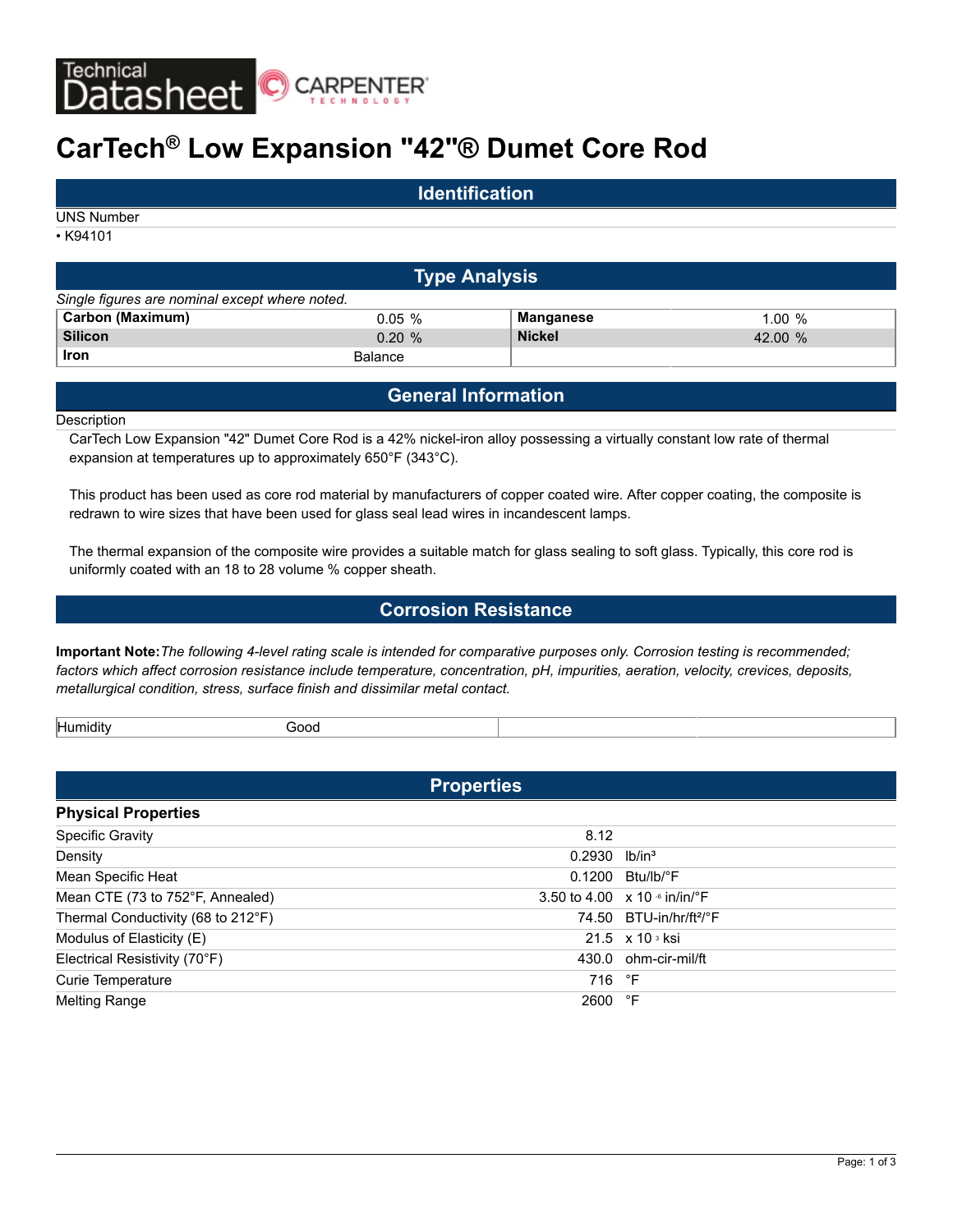## Comparative Average Expansion Curves - Various Carpenter Low Expansion Nickel-Iron Alloys vs. Carbon Steel



### **Typical Mechanical Properties**

Typical Mechanical Properties - Carpenter Low Expansion "42" Dumet Core Rod As annealed

|     | <b>Tensile</b><br>Strength |     | Yield<br>Strength | % Elongation<br>in 2" (50.8 mm) | <b>Hardness</b><br><b>Rockwell B</b> |
|-----|----------------------------|-----|-------------------|---------------------------------|--------------------------------------|
| ksi | <b>MPa</b>                 | ksi | <b>MPa</b>        |                                 |                                      |
| 75  | 517                        | 40  | 276               | 30                              | 76                                   |

# **Heat Treatment**

#### Annealing

Heat to 1450°F (788°C) and hold at heat for at least 30 minutes per inch of thickness, air cool.

## **Workability**

#### Forging

The forging temperature should be 2150/2200°F (1177/1204°C). Avoid prolonged soaking to prevent sulfur absorption from the furnace atmosphere.

#### Cold Heading

Carpenter Low Expansion "42" Dumet Core Rod may be swaged or cold upset.

#### Blanking and Forming

For clean blanking of Carpenter Low Expansion "42" Dumet Core Rod, a Rockwell hardness of about B 90 is suggested. Where any sharp bends are involved in forming finished parts from strip or rods, a hardness of not over Rockwell B 93 is suitable.

#### Grinding and Polishing

A silicon carbide wheel is desirable, preferably a soft wheel which will wear without loading. For finish grinding, a satisfactory grade to start with is No. 80 grit.

#### **Weldability**

Any of the conventional welding methods can be used. When filler rod is required, Carpenter Low Expansion "42" Dumet Core Rod is suggested.

#### **Brazing**

Copper and zinc-free brazing alloys are suggested.

#### Plating

This alloy can be electroplated or zinc coated by the usual methods for ferrous alloys.